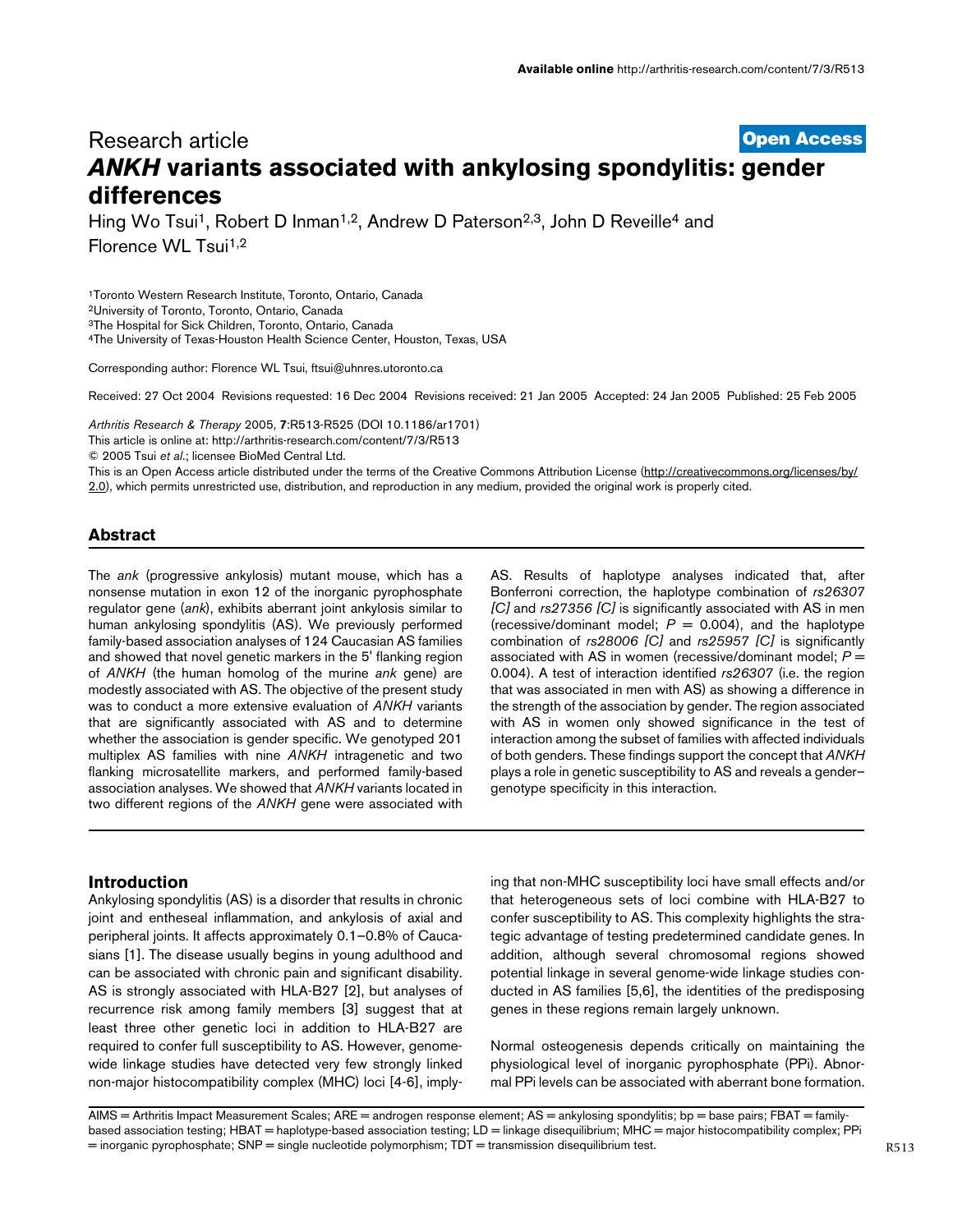PPi export from the cell is regulated by the ANK protein [7], and mutant mice (*ank/ank*), which have a premature stop codon in the 3' end of the *ank* gene, develop severe ankylosis. As a first step in testing the hypothesis that specific polymorphisms in the *ANKH* gene might contribute to AS susceptibility, we previously reported the identification of two novel polymorphic sites, one in the 5' noncoding region (*ANKH-OR*) and the other in the promoter region (*ANKH-TR*), of *ANKH* [8]. These two marker alleles are in complete linkage disequilibrium (LD). Our results from a linkage analysis of 124 North American AS families [8] indicated that AS is genetically linked to *ANKH*, and the locus-specific sibling recurrence risk of *ANKH* to AS susceptibility  $(\lambda_{\rm S})$  is 1.9 ( $\lambda_{\rm S}$  for HLA-B27 is 5.2). Our family-based association analysis on the same families [8] showed that AS is modestly associated with *ANKH-OR* allele 1 (additive model: *P* = 0.03). Because of insufficient numbers of informative families, our results did not allow us to distinguish between different modes of inheritance. In addition, our analyses were focused on the 5' end of the gene, using only two markers. For these reasons, we have now carried out fine mapping of the complete *ANKH* region, including not only the AS families used in the previous study but also an additional 77 multiplex AS families (a total of 201 multiplex AS families).

The prevalence of AS is 2.5 times higher in men than in women [9]. Extensive fusion of the spine is a phenotype of the mouse model *ank*. There has been a clinical impression that radiographic severity (e.g. the bamboo spine) may be relatively less common in affected women than in men [10-13]. It has also been observed that long-term outcome in AS is worse in men than in women [14,15], but the basis for this difference in severity of clinical expression remains unclear. It is unlikely that the major genetic factors that account for these differences are X-linked because there is no linkage of AS susceptibility with X-chromosome markers [16]. Gender also has a significant impact on heritability in AS. AS has a higher prevalence in the offspring of women than men with AS, and sons of men with AS are 2.5 times more likely than daughters to inherit the disease [17,18]. It remains unclear whether there is gender heterogeneity in non-MHC loci that confer susceptibility to AS. In the present study, we asked whether there is any gender difference in the association of *ANKH* with AS in multiplex families.

## **Materials and methods Ankylosing spondylitis families**

The study group comprised 201 Caucasian AS families (a total of 226 nuclear families; Tables [1](#page-2-0) and [2\)](#page-3-0). This group was recruited from the Toronto Western Spondylitis Clinic (23 families) and from other sites in the North American Spondylitis Consortium (178 families). All patients met modified New York criteria for the diagnosis of AS [19], which include radiographic evidence of sacroiliitis. Of the affected and unaffected individuals, 60% and 47% were men, respectively. The ages of the individuals ranged from 8 to 75 years. The study was

R514

approved by the University Health Network Research Ethics Board and the Committee for the Protection of Human Subjects at the University of Texas Health Science Center-Houston.

## **Genotyping**

DNA from the affected and unaffected family members was prepared from peripheral blood lymphocytes using standard techniques.

#### *Microsatellite markers*

Genotyping was performed using three microsatellite markers flanking *ANKH* on chromosome 5p: *D5S1953*, *D5S1991* and *D5S1954*. Polymerase chain reaction fragments were run on native polyacrylamide gel, stained with ethidium bromide and visualized using an imager (Bio-Rad, Hercules, CA, USA).

#### *Single nucleotide polymorphisms*

Genotyping was performed using seven intronic single nucleotide polymorphisms (SNPs; *rs26307 [C/T]*, *rs27356 [C/T]*, *3088132 [G/C]*, *rs153929 [A/G]*, *rs258215 [A/T]*, *rs28006 [C/T]* and *rs25957 [C/G]*). Optimized allelic discrimination assays for SNPs were purchased from Applied Biosystems (Foster City, CA, USA). The plates were read on an ABI PRISM 7900 sequence detection system (Applied Biosystems).

## **Statistical analysis**

## *Error checking*

To minimize data errors, extensive error checking procedures were used. For microsatellite markers, allele assignment was checked manually for all genotypes by two independent individuals. Size data were converted into discrete allele numbers; samples not following Mendelian patterns of inheritance were identified using Pedmanager (available online at [ftp://ftp](ftp://ftp-genome.wi.mit.edu/distribution/software/pedmanager)[genome.wi.mit.edu/distribution/software/pedmanager\)](ftp://ftp-genome.wi.mit.edu/distribution/software/pedmanager), and these samples were subjected to repeat genotyping.

#### *Family-based association analyses*

The transmission disequilibrium test (TDT) was used to test for transmission of specific alleles from heterozygous parents to affected offspring [20]. We computed the test statistics using the empirical variance option of family-based association testing (FBAT) software, version 1.5.5 (available online at [http://](http://www.biostat.harvard.edu/~fbat/default.html) [www.biostat.harvard.edu/~fbat/default.html\)](http://www.biostat.harvard.edu/~fbat/default.html) [21]. This option is used when testing for associations in an area of known linkage (the null hypothesis assumes no association but linkage) with multiple affected siblings in a family or when multiple nuclear families in a pedigree are considered. This program uses data from nuclear families, sibships, pedigrees or any combination, and provides unbiased tests with or without founder genotypes. Biallelic tests were performed using additive, dominant/recessive genetic models. Haplotype analyses were carried out using the haplotype-based association testing (HBAT) empirical variance (-e) option in the FBAT pro-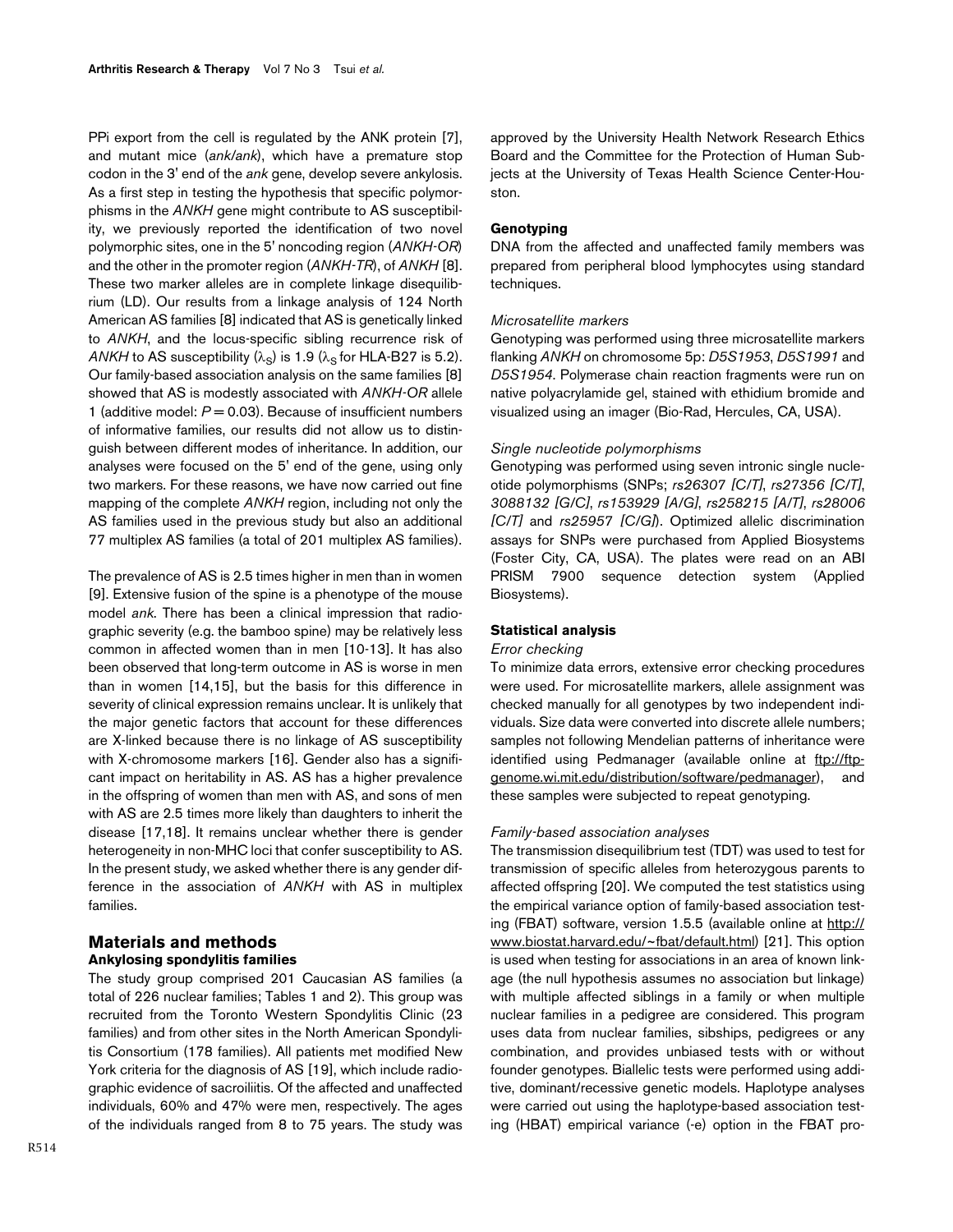<span id="page-2-0"></span>

| Characteristics of 226 nuclear families included in the family-based association studies |                               |                              |                            |                            |  |  |
|------------------------------------------------------------------------------------------|-------------------------------|------------------------------|----------------------------|----------------------------|--|--|
| Number of affected siblings                                                              | Number of unaffected siblings | Number of unaffected parents | Number of affected parents | Number of nuclear families |  |  |
| $\,2$                                                                                    | $\mathsf{O}\xspace$           | $\mathsf{O}\xspace$          | $\mathsf{o}$               | 71                         |  |  |
| $\sqrt{2}$                                                                               | $\mathsf O$                   | $\overline{2}$               | $\mathsf{o}$               | 33                         |  |  |
| $\boldsymbol{2}$                                                                         | 0                             | 1                            | $\mathsf{O}\xspace$        | 14                         |  |  |
| $\sqrt{2}$                                                                               | 0                             | 1                            | $\mathbf{1}$               | 5                          |  |  |
| $\overline{2}$                                                                           | 1                             | $\mathbf 0$                  | $\mathsf{O}\xspace$        | 4                          |  |  |
| $\,2\,$                                                                                  | $\overline{2}$                | $\mathsf{O}\xspace$          | $\pmb{0}$                  | 3                          |  |  |
| $\overline{2}$                                                                           | 1                             | $\mathsf O$                  | 1                          | 3                          |  |  |
| $\overline{2}$                                                                           | 1                             | $\overline{\mathbf{2}}$      | $\mathsf{O}\xspace$        | $\overline{2}$             |  |  |
| $\boldsymbol{2}$                                                                         | $\overline{2}$                | $\overline{\mathbf{2}}$      | $\mathsf{O}\xspace$        | 1                          |  |  |
| 3                                                                                        | 0                             | $\mathsf O$                  | $\mathsf{O}\xspace$        | 9                          |  |  |
| 3                                                                                        | 0                             | 2                            | $\mathsf{O}\xspace$        | 6                          |  |  |
| 3                                                                                        | 0                             | 1                            | $\mathsf{O}\xspace$        | 4                          |  |  |
| 3                                                                                        | 0                             | 1                            | 1                          | $\overline{2}$             |  |  |
| 3                                                                                        | -1                            | $\mathbf 0$                  | $\mathsf{O}\xspace$        | 1                          |  |  |
| 3                                                                                        | 1                             | 1                            | 0                          | 1                          |  |  |
| 4                                                                                        | 0                             | 0                            | $\mathsf{O}\xspace$        | 1                          |  |  |
| $\overline{4}$                                                                           | 0                             | $\overline{2}$               | $\mathsf{O}\xspace$        | $\overline{2}$             |  |  |
| 4                                                                                        | 0                             | 1                            | $\pmb{0}$                  | 1                          |  |  |
| 4                                                                                        | -1                            | $\overline{2}$               | $\mathsf{O}\xspace$        | $\mathbf{1}$               |  |  |
| $\mathbf{1}$                                                                             | 0                             | $\overline{2}$               | $\mathsf{O}\xspace$        | 25                         |  |  |
| $\mathbf 1$                                                                              | 0                             | $\mathbf{1}$                 | 1                          | $\bf8$                     |  |  |
| 1                                                                                        | 0                             | 1                            | $\mathsf{O}\xspace$        | $\boldsymbol{2}$           |  |  |
| $\mathbf{1}$                                                                             | 0                             | $\mathbf 0$                  | 1                          | $\overline{7}$             |  |  |
| $\mathbf 1$                                                                              |                               | $\mathsf{O}\xspace$          | $\mathsf{O}\xspace$        | 3                          |  |  |
| $\mathbf{1}$                                                                             |                               | 0                            | 1                          | 3                          |  |  |
| $\mathbf{1}$                                                                             |                               | $\overline{2}$               | $\mathsf{O}\xspace$        | 1                          |  |  |
| 1                                                                                        | 1                             | 1                            | 1                          |                            |  |  |
| 1                                                                                        | $\overline{2}$                | $\mathbf 0$                  | 0                          |                            |  |  |
|                                                                                          | 2                             |                              |                            |                            |  |  |
| $\mathbf{1}$                                                                             | $\,2$                         | $\mathbf 2$                  | $\mathsf{O}\xspace$        | $\mathbf{1}$               |  |  |
| $\mathbf{1}$                                                                             | $\mathsf 3$                   | $\mathsf{o}$                 | $\mathsf{O}\xspace$        | $\mathbf{1}$               |  |  |
| $\mathbf{1}$                                                                             | $\mathbf 3$                   | $\,2\,$                      | $\mathsf{o}$               | $\mathbf 1$                |  |  |
| $\mathsf{O}\xspace$                                                                      | $\,2$                         | $\mathsf{O}\xspace$          | $\mathsf{O}\xspace$        | $\mathbf 1$                |  |  |
| $\mathsf{O}\xspace$                                                                      | $\mathbf 2$                   | $\mathbf 1$                  | $\mathbf 1$                | $\,2$                      |  |  |
| $\mathsf{O}\xspace$                                                                      | $\mathbf{1}$                  | $\mathsf{o}$                 | $\mathbf{1}$               | $\mathbf{3}$               |  |  |

gram. For Bonferroni correction, because eight tests (four haplotypes and two models) were carried out in the HBAT-e analyses, *P* < 0.00625 (0.05/8) was considered statistically significant.

For analysis of affected men/women, the FBAT command 'setafftrait' was used. The unaffected siblings and parents from the families were coded as unknown (0) phenotype, the affected men were coded as 2, and the affected women as 1.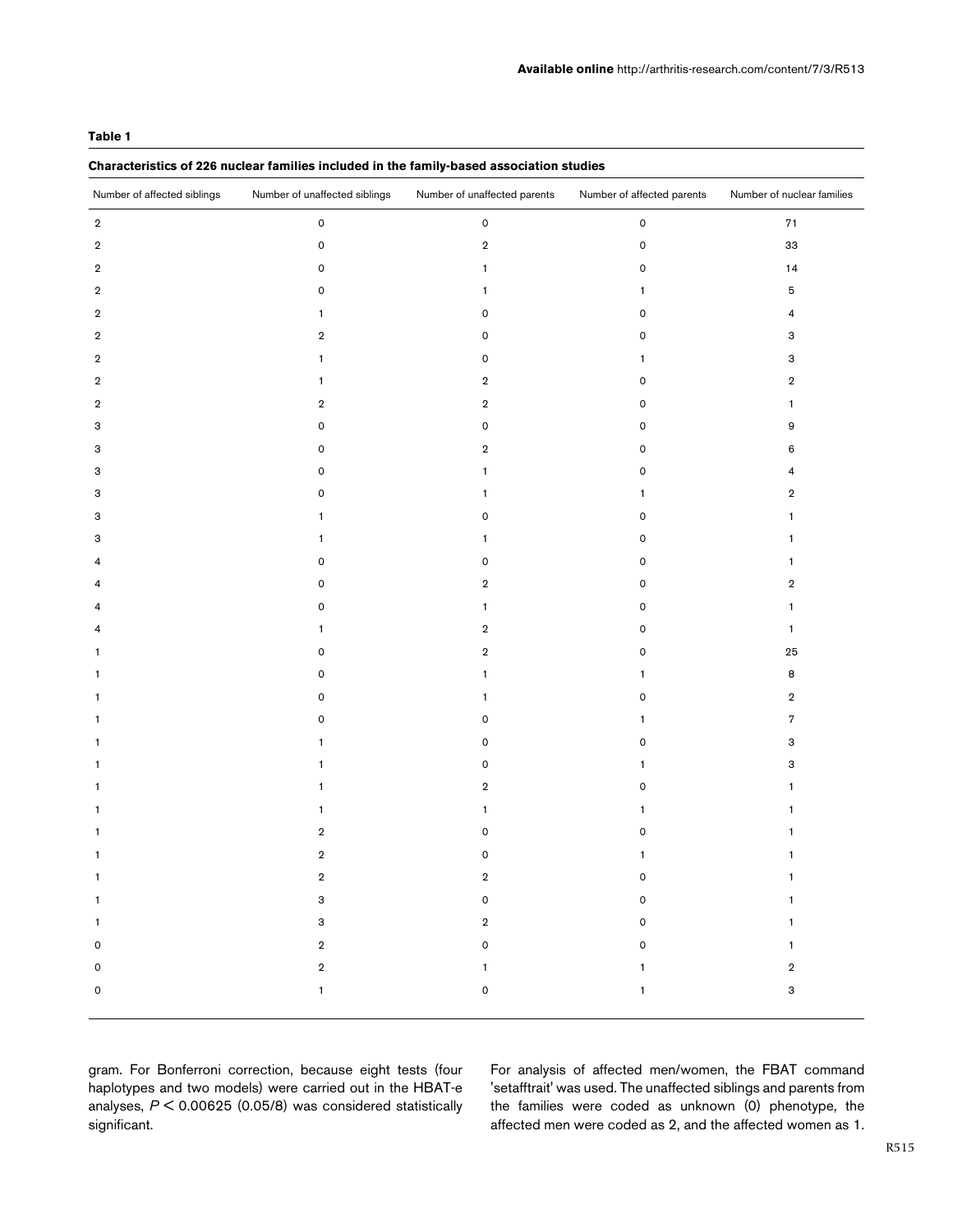<span id="page-3-0"></span>

| Number of affected men/women in a family  | Number of families |
|-------------------------------------------|--------------------|
| Families with both affected men and women | 94                 |
| 1/1                                       | 60                 |
| 2/1                                       | 17                 |
| 3/1                                       | $\mathbf{1}$       |
| 1/2                                       | 8                  |
| 2/2                                       | 3                  |
| 3/2                                       | $\mathbf{1}$       |
| 1/3                                       | $\overline{2}$     |
| 2/3                                       | $\overline{2}$     |
| Families with only affected men           | 74                 |
| 1/0                                       | $\mathbf 5$        |
| 2/0                                       | 54                 |
| 3/0                                       | 12                 |
| 4/0                                       | $\overline{2}$     |
| 5/0                                       | $\mathbf{1}$       |
| Families with only affected women         | 33                 |
| 0/1                                       | $\overline{2}$     |
| 0/2                                       | 26                 |
| 0/3                                       | 4                  |
| 0/4                                       | $\mathbf{1}$       |

#### **Figure 1**



Locations and spacings of genetic markers used for genotyping. D5S1991 and ANKH-OR are located at the 5' flanking region of ANKH. All seven single nucleotide polymorphisms used are located in the introns of *ANKH*.

FBAT-e analyses using the setafftrait 1 0 0 command were used to test specifically for affected men, and analyses using the setafftrait 0 -1 0 command were used to test specifically for affected women. To test for differences between familybased association for affected men and women, the setafftrait 1 -1 0 command was used.

TDT was used to estimate the frequency of transmission to the affected men or women of the haplotypes of interest. Findings in one affected individual, randomly selected from each of the multiplex families, were used in the calculations.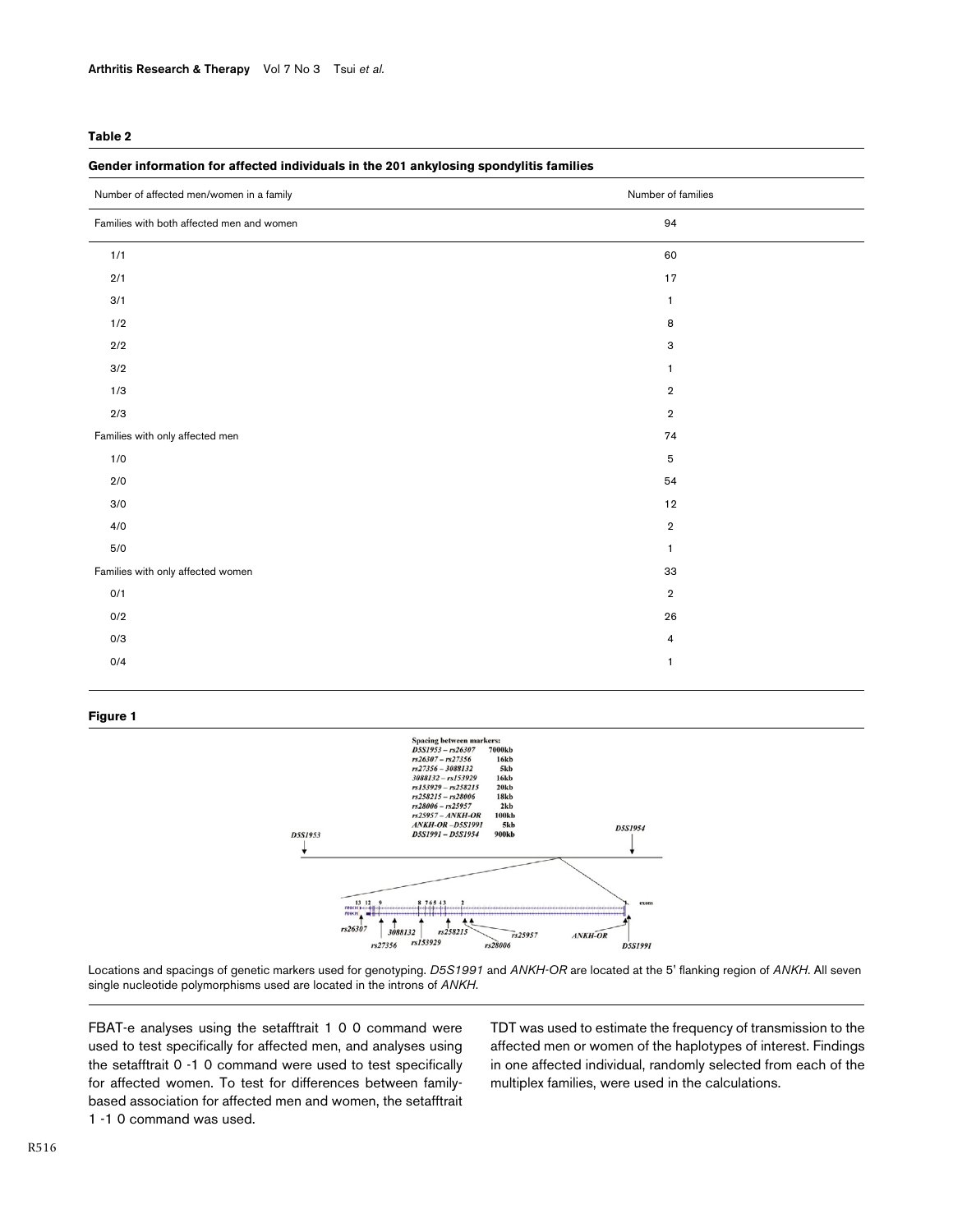#### <span id="page-4-0"></span>**FBAT-e analyses conducted in 226 ankylosing spondylitis nuclear families (201 pedigrees, 894 persons)**

| Marker                          | Allele         | Allele frequency | Number of informative<br>families | Z score | $\mathcal P$ |
|---------------------------------|----------------|------------------|-----------------------------------|---------|--------------|
| Additive model: biallelic test  |                |                  |                                   |         |              |
| D5S1953                         | $\overline{2}$ | 0.45             | 54                                | 0.57    | 0.569        |
| rs26307                         | С              | 0.81             | 35                                | 1.73    | 0.084        |
| rs27356                         | С              | 0.80             | 39                                | 2.54    | $0.011*$     |
| 3088132                         | G              | 0.79             | 28                                | 1.28    | 0.198        |
| rs153929                        | А              | 0.76             | 48                                | 1.61    | 0.107        |
| rs258215                        | Α              | 0.59             | 43                                | 1.58    | 0.113        |
| rs28006                         | С              | 0.74             | 34                                | 1.62    | 0.104        |
| rs25957                         | С              | 0.76             | 36                                | 2.02    | $0.043*$     |
| ANKH-OR                         | $\mathbf{1}$   | 0.47             | 59                                | 1.62    | 0.105        |
| D5S1991                         | $\overline{2}$ | 0.48             | 58                                | 1.33    | 0.181        |
| D5S1954                         | $\mathbf{1}$   | 0.64             | 54                                | 0.65    | 0.515        |
| Recessive model: biallelic test |                |                  |                                   |         |              |
| D5S1953                         | $\overline{2}$ | 0.43             | 48                                | 0.45    | 0.683        |
| rs26307                         | С              | 0.80             | 40                                | 1.49    | 0.137        |
| rs27356                         | С              | 0.79             | 44                                | 2.32    | $0.020*$     |
| 3088132                         | G              | 0.79             | 31                                | 1.19    | 0.233        |
| rs153929                        | Α              | 0.76             | 50                                | 1.86    | 0.062        |
| rs258215                        | Α              | 0.58             | 32                                | 1.55    | 0.120        |
| rs28006                         | С              | 0.74             | 37                                | 1.46    | 0.142        |
| rs25957                         | С              | 0.76             | 38                                | 1.65    | 0.098        |
| ANKH-OR                         | $\overline{2}$ | 0.52             | 37                                | $-2.20$ | $0.027*$     |
| D5S1991                         | $\mathbf{1}$   | 0.52             | 45                                | $-1.96$ | $0.050*$     |
| D5S1954                         | $\mathbf{1}$   | 0.64             | 54                                | 0.65    | 0.517        |

\*Statistically significant findings. FBAT, family-based association testing.

## **Results**

#### **Association between specific** *ANKH* **variants and ankylosing spondilitis**

The *ANKH* gene encodes for *ANKH* transcripts with different lengths at the 3' untranslated region. The longer transcript (3928 bp; AB046801) is derived from 12 exons, whereas the shorter transcript (2426 bp; AK001799, which contains the last 1721 bp of this transcript) is derived from 13 exons. We fine-mapped the *ANKH* gene using 11 markers (Fig. 1): three microsatellite markers (*D5S1954*, *D5S1991* and *D5S1953*), one 5' untranslated region variant (*ANKH-OR*), and seven intronic SNPs (*rs25957* and *rs28006* in intron 1, *rs258215* in intron 2, *rs153929* in intron 7, *3088132* and *rs27356* in intron 8, and *rs26307* in intron 12).

As an extension to our previous study [8], we included a total of 201 multiplex AS families in a family-based association analysis (77 additional multiplex AS families were included, in addition to the 124 AS families considered in the first study). All of the families were genotyped with 11 markers in the *ANKH* region (*D5S1953*, *rs26307*, *rs27356*, *3088132*, *rs153929*, *rs258215*, *rs28006*, *rs25957*, *ANKH-OR*, *D5S1991* and *D5S1954*). FBAT analyses showed two regions in the *ANKH* gene where associations between *ANKH* variants and AS were detected. Using both additive and recessive models, *rs27356 [C]* was significantly associated with AS (additive model: Z score  $= 2.54$ ,  $P = 0.011$ ; recessive model: Z score  $= 2.32$ ,  $P = 0.020$ ). However, depending on the model used for the analysis, two different *ANKH* markers were also associated with AS. Using an additive model, an intron 1 SNP, namely *rs25957 [C]*, was associated with AS ( $Z$  score = 2.02,  $P = 0.043$ ). Using a dominant model, *ANKH-OR* allele 1 was associated with AS (Z score = 2.20, *P* = 0.027). The results are summarized in Table [3](#page-4-0). How-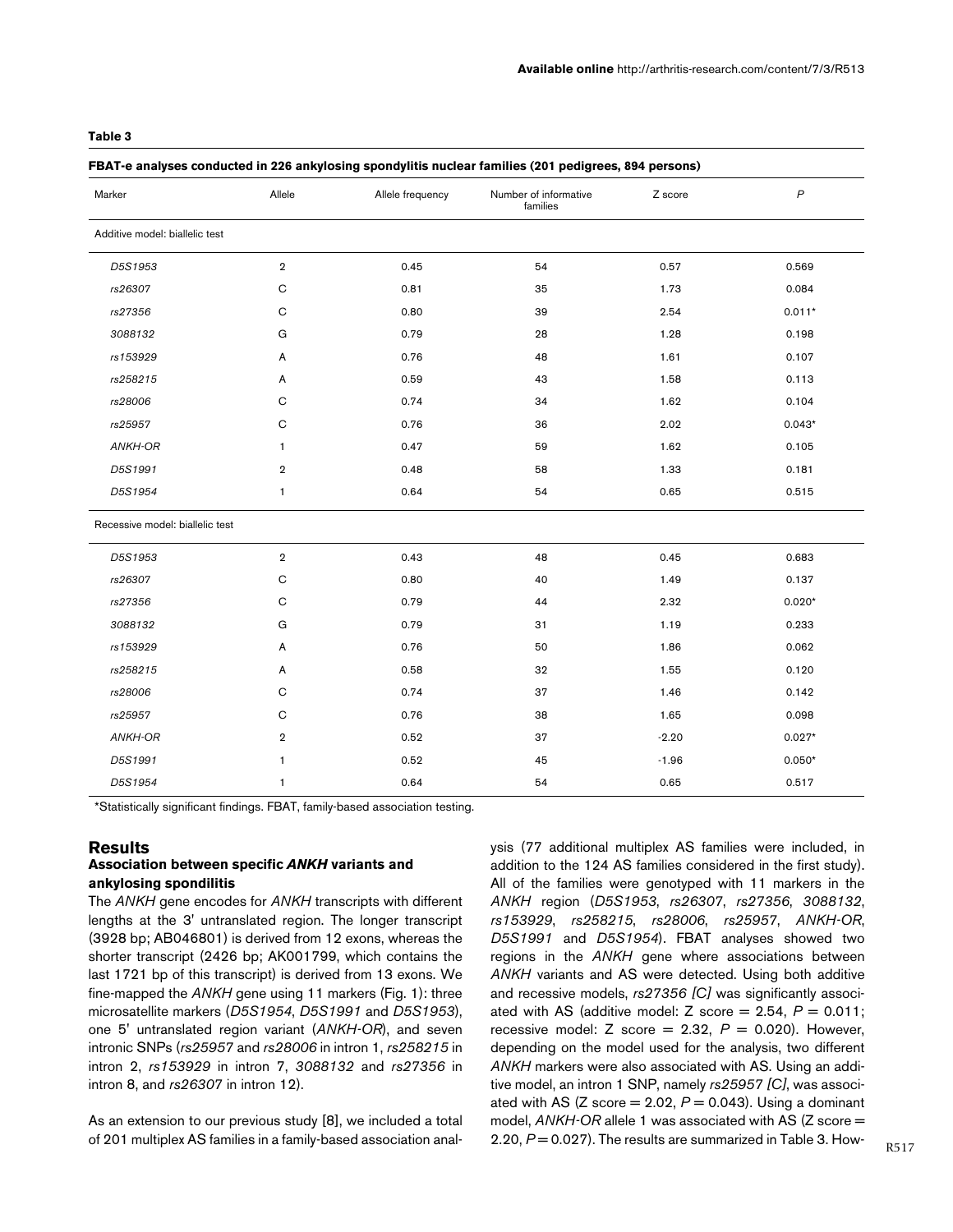#### <span id="page-5-0"></span>**FBAT-e analyses using setafftrait 0 -1 0, testing specifically for affected women**

| Marker                          | Allele         | Allele frequency | Number of informative families | Z score | $\boldsymbol{P}$ |  |
|---------------------------------|----------------|------------------|--------------------------------|---------|------------------|--|
| Additive model: biallelic test  |                |                  |                                |         |                  |  |
| D5S1953                         | $\mathbf{1}$   | 0.56             | 47                             | 0.47    | 0.635            |  |
| rs26307                         | Т              | 0.19             | 22                             | 0.32    | 0.751            |  |
| rs27356                         | Τ              | 0.20             | 24                             | 1.03    | 0.302            |  |
| 3088132                         | $\mathbf C$    | 0.21             | 20                             | 0.37    | 0.712            |  |
| rs153929                        | G              | 0.24             | 46                             | 1.31    | 0.191            |  |
| rs258215                        | Τ              | 0.41             | 30                             | 1.54    | 0.123            |  |
| rs28006                         | T              | 0.26             | 31                             | 2.82    | $0.004*$         |  |
| rs25957                         | G              | 0.23             | 23                             | 2.82    | $0.004*$         |  |
| ANKH-OR                         | $\,2\,$        | 0.52             | 59                             | 0.94    | 0.347            |  |
| D5S1991                         | $\mathbf{1}$   | 0.52             | 53                             | 1.10    | 0.270            |  |
| D5S1954                         | $\,2\,$        | 0.36             | 45                             | 1.38    | 0.168            |  |
| Recessive model: biallelic test |                |                  |                                |         |                  |  |
| D5S1953                         | $\,2\,$        | 0.44             | 39                             | $-1.21$ | 0.227            |  |
| rs26307                         | $\mathbf C$    | 0.81             | 26                             | 0.52    | 0.606            |  |
| rs27356                         | Τ              | 0.20             | 10                             | 1.81    | 0.069            |  |
| 3088132                         | G              | 0.79             | 22                             | 0.08    | 0.930            |  |
| rs153929                        | A              | 0.76             | 44                             | $-1.39$ | 0.162            |  |
| rs258215                        | A              | 0.58             | 21                             | $-1.76$ | 0.077            |  |
| rs28006                         | $\mathbf C$    | 0.74             | 28                             | $-2.49$ | $0.012*$         |  |
| rs25957                         | $\mathbf C$    | 0.76             | 23                             | $-2.25$ | $0.024*$         |  |
| ANKH-OR                         | $\overline{2}$ | 0.52             | 34                             | 1.14    | 0.254            |  |
| D5S1991                         | $\mathbf{1}$   | 0.51             | 33                             | 1.52    | 0.127            |  |
| D5S1954                         | $\mathbf{1}$   | 0.64             | 45                             | $-1.54$ | 0.122            |  |

\*Statistically significant findings. FBAT, family-based association testing.

ever, these markers are located in different haplotype or LD blocks (see below), implying that there is more than one susceptibility locus in the *ANKH* gene.

Thus, our analyses of 201 multiplex AS families showed that *ANKH* variants found in two different regions of the *ANKH* gene are modestly associated with AS. Our working hypothesis was that there are two subsets of AS patients, each with a different predisposing polymorphism in the *ANKH* locus. Because *ANKH* has been shown to be an androgen responsive gene [22-24], we considered whether there are gender differences between family-based associations of *ANKH* variants to AS.

## **Men with ankylosing spondilitis differ from affected women for association with different** *ANKH* **variants**

Radiographic features of AS vary between men and women, with extensive spinal ankylosis being relatively infrequent in women with AS [10]. Table [2](#page-3-0) summarizes gender information for the affected individuals in the 201 North American multiplex AS families. There were 94 families with both affected men and women in each family, 74 families with affected men only, and 33 families with affected women only. In this cohort of North American multiplex AS families, men have a significantly earlier age at diagnosis than that for women (mean [ $\pm$ standard deviation] age of diagnosis for affected men =  $28 \pm$ 11 years  $[n = 213]$ ; mean age of diagnosis for affected women  $= 30 \pm 11$  years  $[n = 149]$ ; including family as an independent variable [using SAS PROC GLM; SAS Institute Inc., Cary, NC, USA]: F = 5.10, *P* = 0.025; Fig. 2). In addition, analysis of age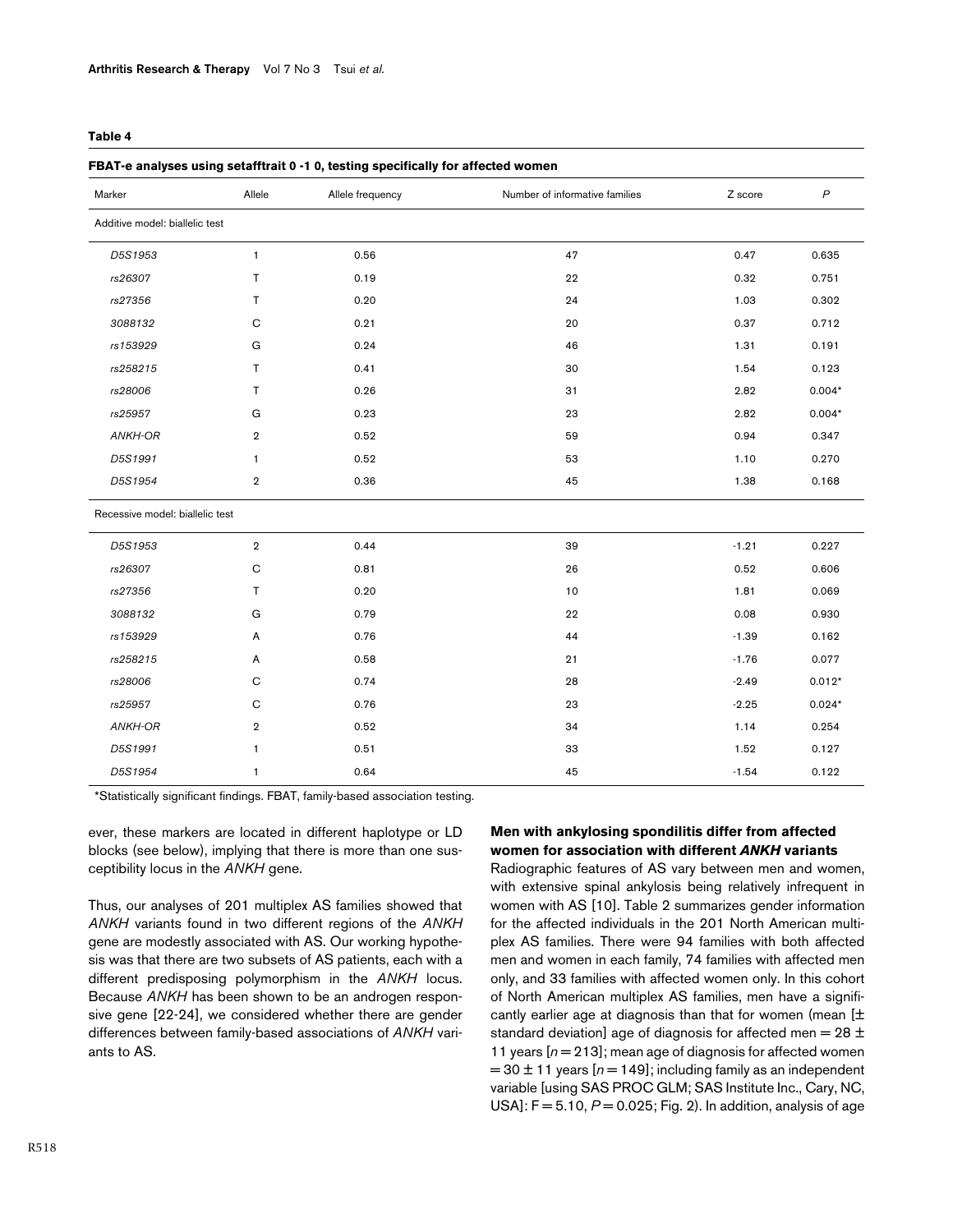# <span id="page-6-0"></span>**FBAT-e analyses using setafftrait 1 0 0, testing specifically for affected men** Marker Allele Allele frequency Number of informative families Z score *P* Additive model: biallelic test *D5S1953* 2 0.44 47 0.25 0.805 *rs26307* C 0.80 22 2.06 0.039\* *rs27356* C 0.79 25 2.63 0.008\* *3088132* G 0.79 18 1.23 0.216 *rs153929* A 0.76 36 0.49 0.619 *rs258215* A 0.58 32 0.81 0.419 *rs28006* T 0.26 37 0.15 0.877 *rs25957* C 0.77 33 0.76 0.446 *ANKH-OR* 1 0.48 64 1.04 0.297 *D5S1991* 2 0.49 64 0.39 0.696 *D5S1954* 2 0.36 49 0.33 0.736 Recessive model: biallelic test *D5S1953* 1 0.56 40 -0.83 0.406 *rs26307* C 0.81 25 2.51 0.012\* *rs27356* C 0.80 28 2.99 0.002\* *3088132* G 0.79 22 1.44 0.149 *rs153929* A 0.76 39 0.71 0.477 *rs258215* A 0.59 23 0.60 0.543 *rs28006* T 0.26 16 0.33 0.739 *rs25957* C 0.76 29 0.64 0.518 *ANKH-OR* 2 0.52 44 -1.26 0.205 *D5S1991* 1 0.51 46 -0.71 0.472 *D5S1954* 1 0.64 0.64 43 -0.65 0.510

\*Statistically significant findings. FBAT, family-based association testing.

at AS diagnosis in affected men did not reveal a normal distribution; rather the distribution was skewed toward an earlier onset.

In view of these gender differences, we re-analyzed our genotyping results along gender lines in two separate FBAT analyses using the setafftrait command. FBAT analysis of transmission of alleles to affected women showed that both *rs25957 [G]* and *rs28006 [T]* were associated with AS (additive model and biallelic test: *rs25957 [G]*, Z score = 2.82, *P* = 0.004; *rs28006 [T]*, Z score = 2.82, *P* = 0.004; Table [4](#page-5-0)). These results indicate that only *ANKH* variants at the 5' end, and not those at the 3' end, of *ANKH* are associated with AS in affected women. This also suggested that *ANKH* variants at the 3' end of the gene might be associated with AS only in affected men.

To test this hypothesis, we analyzed transmission of alleles to affected men. FBAT analysis of transmission of alleles to affected men using the setafftrait command showed that two neighbouring *ANKH* variants at the 3' end of the gene, namely *rs26307 [C]* and *rs27356 [C]* (16 kb apart), were associated with AS in affected men as was predicted (additive model: *rs26307 [C]*, Z score = 2.06, *P* = 0.039; *rs27356 [C]*, Z score = 2.63, *P* = 0.008; recessive model: *rs26307 [C]*, Z score = 2.51, *P* = 0.012; *rs27356 [C]*, Z score = 2.99, *P* = 0.002; Table [5](#page-6-0)).

## **Identification of** *ANKH* **haplotypes that are associated with ankylosinig spondylitis**

Where the aetiological variant is not typed, haplotype-based analysis is more powerful for association studies in which there is significant LD in the region of interest. We took advantage of the data from the HapMap project (12 October 2004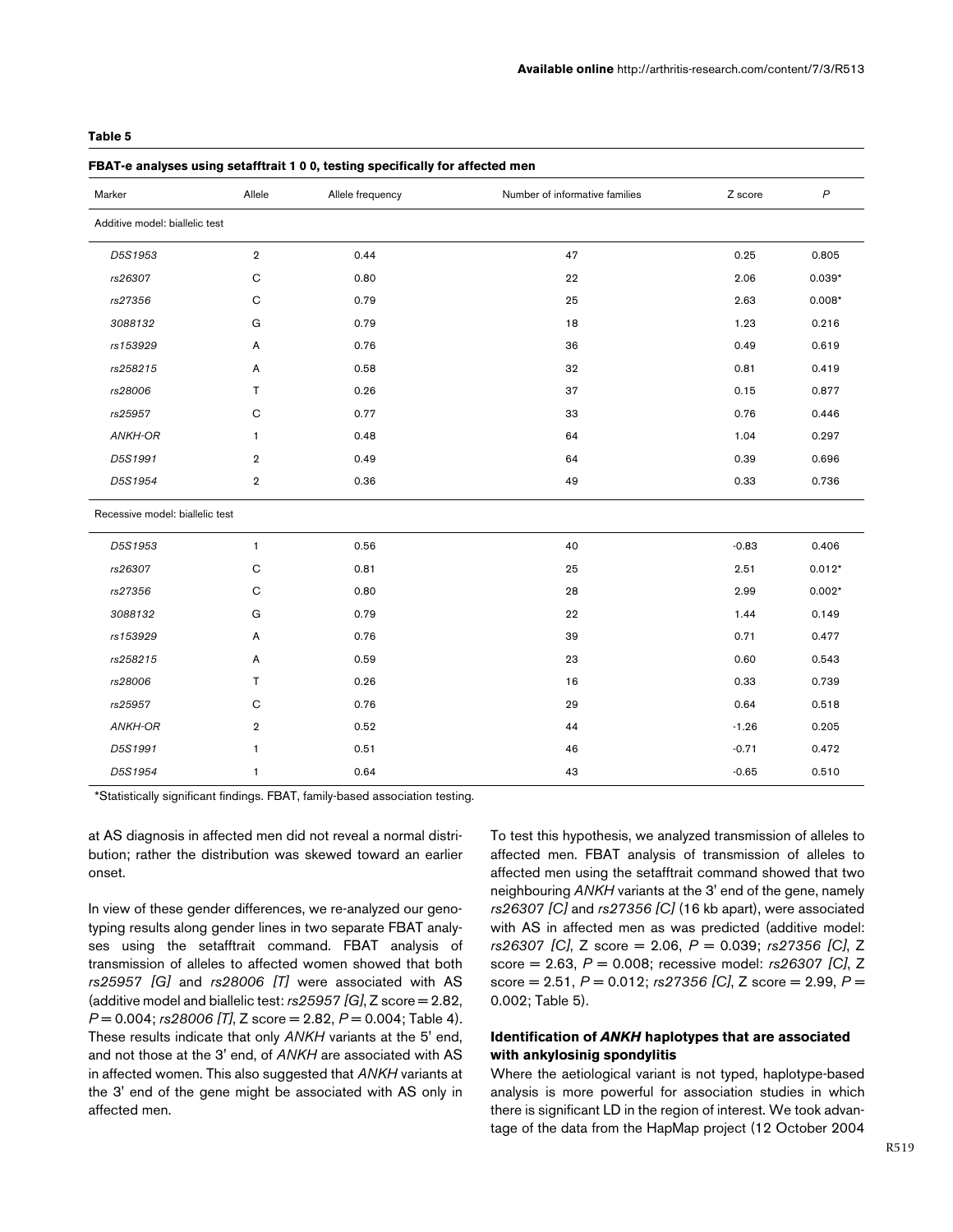<span id="page-7-0"></span>

|--|--|--|--|--|

#### **HBAT-e analyses using** *ANKH* **markers in four haplotype blocks defined in HapMap**

| Markers in the haplotype block<br>Additive model | AS nuclear families $(n = 226)$ | Testing specifically for affected women | Testing specifically for affected men |
|--------------------------------------------------|---------------------------------|-----------------------------------------|---------------------------------------|
| rs26307, rs27356                                 | $[C, C]$ ; 0.78; 39; 0.04       | <b>NS</b>                               | $[C, C]$ ; 0.79; 24; 0.014            |
| 3088132, rs153929                                | <b>NS</b>                       | <b>NS</b>                               | <b>NS</b>                             |
| rs28006, rs25957                                 | <b>NS</b>                       | $[T, G]$ ; 0.25; 19; 0.007              | <b>NS</b>                             |
| <b>ANKH-OR, D5S1991</b>                          | $[1,2]$ ; 0.43; 57; 0.013       | <b>NS</b>                               | <b>NS</b>                             |
| Recessive/dominant model                         |                                 |                                         |                                       |
| rs26307, rs27356                                 | $[C, C]$ ; 0.78; 40; 0.02       | <b>NS</b>                               | $[C, C]$ ; 0.79; 25; 0.004*           |
| 3088132, rs153929                                | $[G,A]$ ; 0.70; 32; 0.02        | <b>NS</b>                               | <b>NS</b>                             |
| rs28006, rs25957                                 | <b>NS</b>                       | $[C, C]$ ; 0.71; 18; 0.004*             | <b>NS</b>                             |
| <b>ANKH-OR, D5S1991</b>                          | <b>NS</b>                       | <b>NS</b>                               | <b>NS</b>                             |

Data are expressed as [allele]; allele frequency; number of informative families; *P* value.

\*Significant *P* value after Bonferroni correction. (Because eight tests [four haplotypes and two models] were carried out in the haplotype-based association testing [HBAT]-e analyses, *P* < 0.00625 [0.05/8] is considered statistically significant.) AS, ankylosing spondylitis; NS, not significant.





Age of diagnosis for (a) men and (b) women in the North American multiplex ankylosing spondilitis families.

release 12; <http://www.hapmap.org>[25]). The markers we used for genotyping are located in four different haplotype blocks (block 1: *rs26307*, *rs27356*; block 2: *3088132* and *rs153929*; block 3: *rs28006* and *rs25957*; block 4: *ANKH-OR* and *D5S1991*).

We carried out haplotype analyses based on this information, using the HBAT empirical variance option in the FBAT program, and the results are summarized in Table [6](#page-7-0). For HBAT

analyses considering all 226 AS nuclear families, in each of three different haplotype blocks (blocks 1, 2 and 4) there was one haplotype with a significant *P* value, suggesting that there is heterogeneity in this locus. When HBAT analyses were carried out specifically for affected women, a haplotype with a significant *P* value was found in haplotype block 3 located at the 5' end of the gene. When HBAT analyses were conducted specifically for affected men, one haplotype with a significant *P* value was present in block 1, which is located at the 3' end of the gene. These results are consistent with those from single-marker tests in the FBAT analyses. Furthermore, after Bonferroni correction for the number of haplotypes and models (*n* = 8), the haplotype combination of *rs26307 [C]* and *rs27356 [C]* remained significantly associated with AS in men (recessive/dominant model:  $P = 0.004$ ), and the haplotype combination of *rs28006 [C]* and *rs25957 [C]* was significantly associated with AS in women (recessive/dominant model: *P* = 0.004).

## **A direct test for differences between family-based association with affected men and women**

In order to conclude that there are gender differences in *ANKH* variants associated with AS, one must show significant heterogeneity between affected men and women. For this purpose, we used the setafftrait 1 -1 0 command to conduct the FBAT-e analyses. We coded unaffected siblings and parents from the families as unknown phenotype (0), affected men as phenotype 2, and affected women as phenotype 1. The setafftrait 1 -1 0 command converted affect status to trait 1 (affected men), -1 (affected women) and 0 (unaffected siblings and parents), and the results are summarized in Table [7.](#page-8-0) The only marker with a significant *P* value was *rs26307 [C]* (dominant/recessive model:  $P = 0.03$ ), suggesting that this marker was significantly associated with AS only in affected men.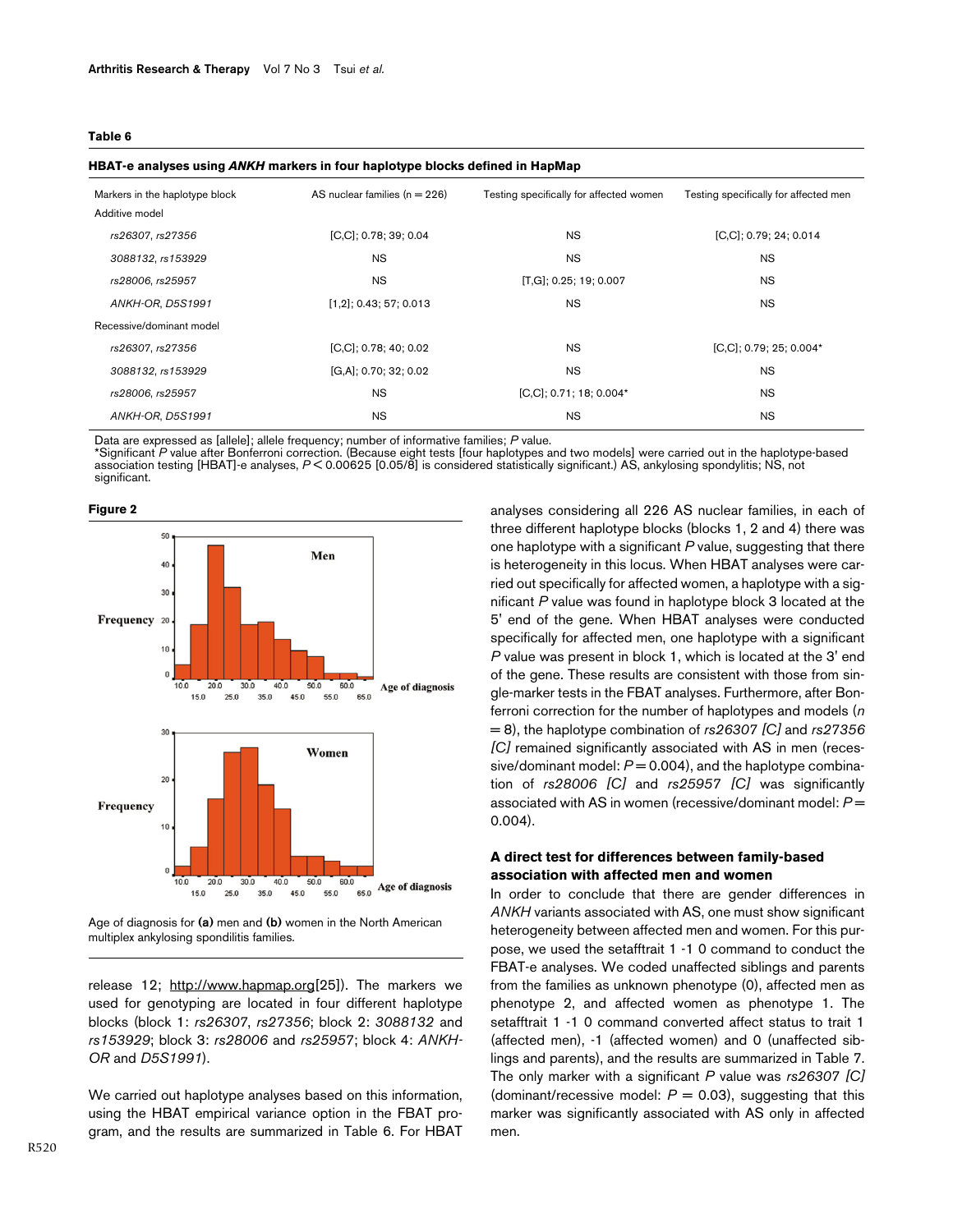## <span id="page-8-0"></span>**FBAT-e analyses considering 226 ankylosing spondylitis nuclear families (201 pedigrees, 894 persons): summary of results using setafftrait 1 -1 0**

| Marker                          | Allele         | Allele frequency | Number of informative<br>families | Z score | $\boldsymbol{P}$ |
|---------------------------------|----------------|------------------|-----------------------------------|---------|------------------|
| Additive model: biallelic test  |                |                  |                                   |         |                  |
| D5S1953                         | $\mathbf{1}$   | 0.56             | 63                                | 0.15    | 0.879            |
| rs26307                         | C              | 0.81             | 35                                | 1.29    | 0.195            |
| rs27356                         | $\mathsf{C}$   | 0.80             | 39                                | 1.12    | 0.261            |
| 3088132                         | G              | 0.79             | 29                                | 0.69    | 0.489            |
| rs153929                        | G              | 0.24             | 52                                | 0.61    | 0.541            |
| rs258215                        | Τ              | 0.41             | 41                                | 0.46    | 0.638            |
| rs28006                         | Τ              | 0.26             | 44                                | 1.69    | 0.090            |
| rs25957                         | G              | 0.23             | 39                                | 0.90    | 0.366            |
| ANKH-OR                         | $\mathbf{1}$   | 0.48             | 80                                | 0.20    | 0.841            |
| D5S1991                         | $\mathbf{1}$   | 0.52             | 80                                | 0.29    | 0.769            |
| D5S1954                         | $\mathbf{2}$   | 0.36             | 63                                | 1.21    | 0.227            |
| Recessive model: biallelic test |                |                  |                                   |         |                  |
| D5S1953                         | $\mathbf{1}$   | 0.56             | 46                                | $-0.89$ | 0.370            |
| rs26307                         | C              | 0.81             | 37                                | 2.17    | $0.030*$         |
| rs27356                         | C              | 0.80             | 41                                | 1.91    | 0.055            |
| 3088132                         | G              | 0.79             | 29                                | 1.17    | 0.240            |
| rs153929                        | G              | 0.24             | 18                                | 0.55    | 0.582            |
| rs258215                        | Α              | 0.59             | 29                                | $-0.75$ | 0.453            |
| rs28006                         | C              | 0.74             | 40                                | $-1.13$ | 0.186            |
| rs25957                         | C              | 0.77             | 36                                | $-0.66$ | 0.507            |
| ANKH-OR                         | $\overline{2}$ | 0.52             | 50                                | $-0.34$ | 0.733            |
| D5S1991                         | $\mathbf{2}$   | 0.49             | 52                                | $-0.28$ | 0.779            |
| D5S1954                         | $\mathbf{1}$   | 0.64             | 61                                | $-1.53$ | 0.126            |

\*Statistically significant findings. FBAT, family-based association testing.

In view of this finding, we considered whether there is a subset of AS multiplex families in which *ANKH* variants were significantly associated with AS only in affected women. As summarized in Table [2,](#page-3-0) there were two types of families in our cohort of multiplex AS families: families with affected individuals of both genders; and families with only one gender of affected individuals (either affected men or affected women).

To assess whether there was significant heterogeneity between affected men and women in the families of the first family type (with affected men and women in each family), we used the setafftrait 1 -1 0 command to conduct the FBAT-e analyses. The results are summarized in Table [8.](#page-9-0) Two markers (*rs28006 [T]* and *rs25957 [G]*) exhibited significant *P* values (additive model: *P* = 0.004 for *rs28006* and *P* = 0.017 for *rs25957*), suggesting that these two markers were associated with AS only in affected women in the subset of AS families with affected individuals of both genders.

We also conducted FBAT-e analysis using setafftrait command 1 -1 0 in families with only one gender of affected individuals (data not shown). However, there were few informative families (<20 families from which we could track the transmission of alleles), and so the results might not be reliable.

## **Selective transmission of haplotypes of interest to the affected men/women**

In order to estimate the magnitude of the effect, we calculated the frequency at which the haplotypes of interest were transmitted to the affected men or women using TDT. For the haplotype *rs28006 [C] rs25957 [C]*, the frequency of transmission was 74% (17/23) to affected women and 40% (12/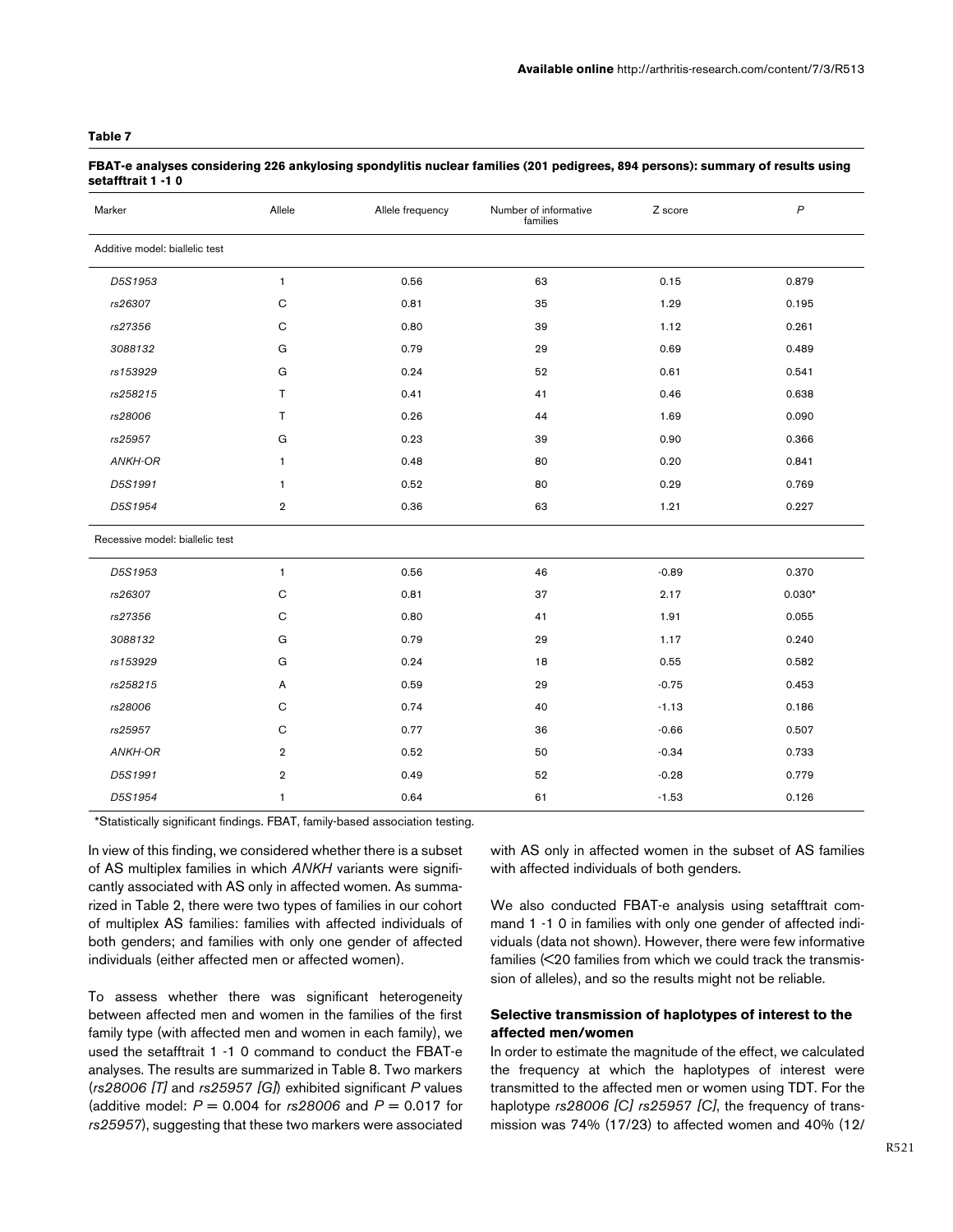# <span id="page-9-0"></span>**FBAT-e analyses considering 108 ankylosing spondylitis nuclear families (94 pedigrees, 425 persons) in which both affected men and women are present in each family: summary of the results using setafftrait 1 -1 0**

| Marker                          | Allele         | Allele frequency | Number of informative<br>families | Z score  | $\boldsymbol{P}$ |
|---------------------------------|----------------|------------------|-----------------------------------|----------|------------------|
| Additive model: biallelic test  |                |                  |                                   |          |                  |
| D5S1953                         | $\mathbf{1}$   | 0.56             | 39                                | 0.77     | 0.437            |
| rs26307                         | C              | 0.90             | 10                                | 0.50     | 0.617            |
| rs27356                         | C              | 0.77             | 17                                | 0.15     | 0.875            |
| 3088132                         | $\mathsf{C}$   | 0.21             | 13                                | 0.63     | 0.527            |
| rs153929                        | G              | 0.23             | 32                                | 0.81     | 0.418            |
| rs258215                        | Т              | 0.49             | 21                                | 1.62     | 0.104            |
| rs28006                         | T              | 0.29             | 27                                | 2.81     | $0.004*$         |
| rs25957                         | G              | 0.32             | 22                                | 2.37     | $0.017*$         |
| ANKH-OR                         | $\mathbf{1}$   | 0.48             | 51                                | 0.25     | 0.801            |
| D5S1991                         | $\overline{2}$ | 0.50             | 48                                | 0.13     | 0.891            |
| D5S1954                         | $\,2\,$        | 0.33             | 31                                | 1.13     | 0.254            |
| Recessive model: biallelic test |                |                  |                                   |          |                  |
| D5S1953                         | $\overline{2}$ | 0.44             | 31                                | $-1.34$  | 0.177            |
| rs26307                         | C              | 0.79             | 19                                | 1.00     | 0.314            |
| rs27356                         | C              | 0.80             | 20                                | 1.17     | 0.239            |
| 3088132                         | G              | 0.79             | 14                                | $-0.26$  | 0.788            |
| rs153929                        | G              | 0.23             | 10                                | 1.06     | 0.288            |
| rs258215                        | А              | 0.51             | 12                                | $-2.49$  | $0.012*$         |
| rs28006                         | C              | 0.71             | 20                                | $-2.344$ | $0.019*$         |
| rs25957                         | C              | 0.67             | 15                                | $-1.97$  | $0.048*$         |
| ANKH-OR                         | $\mathbf{1}$   | 0.48             | 27                                | 0.83     | 0.406            |
| D5S1991                         | $\overline{2}$ | 0.49             | 29                                | 0.98     | 0.322            |
| D5S1954                         | $\mathbf{1}$   | 0.66             | 31                                | $-1.67$  | 0.093            |

\*Statistically significant findings. FBAT, family-based association testing.

30) to affected men. Thus, the 'odds ratio' for increased risk is 1.85 (0.74/0.4). More dramatic proportions were seen in the subset of families with affected individuals of both genders. In these families, this haplotype was transmitted to affected women 79% of the time (15/19) but to affected men only 27% of the time (3/11). In this case, the 'odds ratio' for increased risk approaches  $3.0 (0.79/0.27 = 2.92)$ .

For the haplotype *rs26307 [C] rs27356 [C]*, the frequency of transmission was 70% (21/30) to affected men and 43% (13/ 30) to affected women (an 'odds ratio' for increased risk of 1.75). In the subset of families with only affected men, 94% (16/17) of the time this haplotype was transmitted to affected men. There were too few informative families with only affected women with this variant  $(n = 6)$ , and so we do not have a reliable assessment of the frequency at which this haplotype was transmitted to affected women in this subset for comparison.

## **Discussion**

In this study of the association of *ANKH* genetic markers with AS, including 201 AS multiplex families, we found that *ANKH* variants located in two different regions of the *ANKH* gene were associated with AS. A more striking finding was that the genetic association for men and women with AS differed. In men, AS was associated with genetic markers at the 3' end of the *ANKH* gene, whereas in women AS appeared to be associated with genetic markers at the 5' end of the *ANKH* gene. As expected, when the genders of AS patients were analyzed separately, we observed more than one SNP in each region (within the same haplotype block) showing significant associ-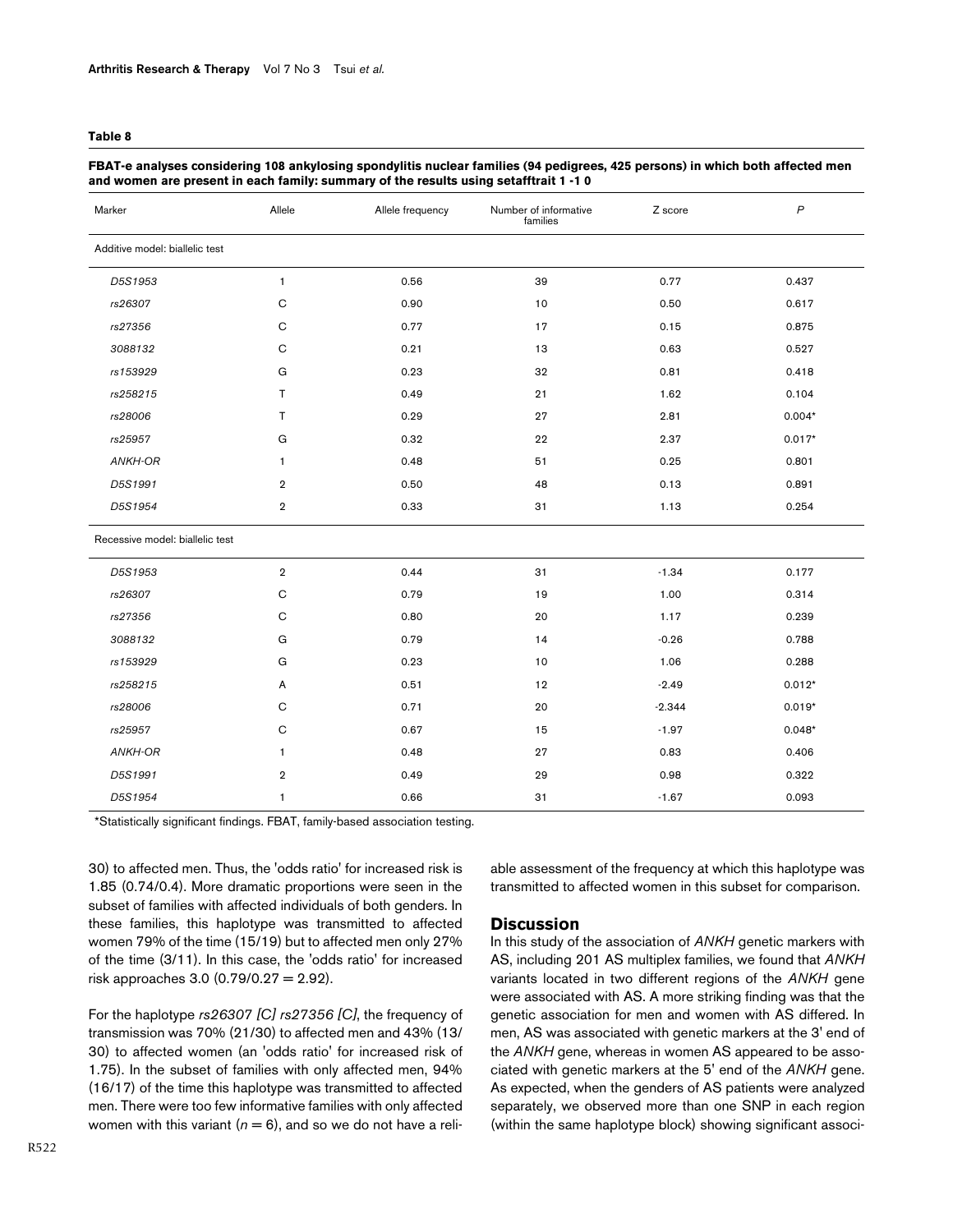ation with AS. Haplotype analyses appeared to confirm the results of the single-marker tests (FBAT analyses), indicating that the predisposing polymorphism(s) for men with AS probably lies at the 3' end of the *ANKH* gene, whereas those for affected women are probably at the 5' end of the gene. After Bonferroni correction for the number of haplotypes and models, the haplotype combination of *rs26307 [C]* and *rs27356 [C]* was significantly associated with men with AS; and the haplotype combination of *rs28006 [C]* and *rs25957 [C]* was significantly associated with women with AS. However, in both cases, the significance level was modest. We attribute this to the fact that we have not identified the aetiological variants in the men/women with AS. Despite the modest *P* values (which are a function of sample size), the calculated 'odds ratios' for increased risk (which provide estimates of the magnitude of the effect) were close to 2 for the transmission of *rs26307 [C] rs27356 [C*] to affected men, and close to 3 for the transmission of *rs28006 [C] rs25957 [C]* to affected women in the subset of families with affected individuals of both genders.

A test of interaction identified the region that was associated in men with AS (*rs26307*) as showing a difference in the strength of the association by gender. The region associated with AS in women only showed significance of the test of interaction among the subset of families with affected individuals of both genders. Our current efforts are to identify and analyze more common SNPs in these two regions, ultimately finding the predisposing polymorphisms in men and women.

The rationale for studying multiplex AS families is to enhance the chances of identifying the genes involved. There are very few studies that directly compare familial versus sporadic AS. In one study [26], familial versus sporadic Dutch AS patients exhibited no difference in age at disease onset, age at diagnosis, or prevalence of peripheral arthritis and acute anterior uveitis. In another study, familial AS disease was significantly milder than sporadic disease, as assessed by spinal mobility score, Arthritis Impact Measurement Scales (AIMS) overall impact score, AIMS physical activity score, AIMS social function score and AIMS pain score [27]. Thus, findings from multiplex families might not be directly applicable to individuals affected with sporadic AS. Most studies assessing the impact gender has on age at AS onset or diagnosis have been conducted without addressing whether the individuals had familial or sporadic disease [28-30]; these studies showed that the age at disease onset is similar between genders. However, in our cohort of AS multiplex families, men had a significantly earlier age at diagnosis compared with that for women (for men 28  $\pm$  11 years [ $n = 213$ ]; and for women 30  $\pm$  11 years [*n* = 149]). Because these are AS multiplex families, it is unlikely that there is a bias leading physicians to delay diagnosis in affected women. The misconception that AS is exclusively a male disease may yet be a confounding factor. In the subset of families with affected individuals of both genders, men have an even earlier age at diagnosis (27.8 ± 11 years [*n*

 $= 94$ ]) compared with that for women (32.6  $\pm$  11 years [ $n =$ 101]), whereas both men and women have similar ages of diagnosis in the subsets of families with affected individuals of only one gender (for men 28.6  $\pm$  12 years  $[n = 130]$ ; for women 29.9 ± 12 years [*n* = 53]). This finding suggests that there is heterogeneity even in multiplex AS families.

The *ANKH* variants that were significantly associated with AS are located in introns 1, 8 and 12. It is likely that the predisposing polymorphisms affect gender-specific regulation of *ANKH* expression. Very little is known regarding the molecular mechanisms that underlie the regulation of *ANKH* expression. One study [31] reported that *ANKH* is a growth factor responsive gene. Three recent reports [22-24] showed that *ANKH* is an androgen responsive gene. In androgen-treated prostate cancer cell lines, the abundance of *ANKH* transcripts was sixfold higher than in the untreated cells. In the *ANKH* promoter, there is a sequence at position -1015 (AGAACAcacTtTcCT) with 83% match to an androgen response element (ARE) consensus sequence [22]. It remains unclear whether this ARE-like motif is functional. In view of the locations of the *ANKH* variants associated with AS, it remains unclear whether this ARElike motif at the promoter region can directly contribute to the regulation of *ANKH* expression by the predisposing polymorphisms. It is also unknown whether there is a different mode of *ANKH* regulation in women.

A report recently concluded that *ANKH* did not significantly contribute to susceptibility or specific disease expression in AS patients from the UK [32]. In that report, a case–control study was conducted using five *ANKH* SNPs within the coding region and flanking splice sites and three known promoter variants. There was no association between these polymorphisms and AS or the clinical pattern of the disease. In addition, using 185 affected sib-pair AS families, no linkage between *ANKH* and AS was observed. However, the exact linkage results were not shown. Using multipoint exclusion mapping of the *ANKH* region, the presence of a gene contributing more than 10% of the recurrence risk to AS ( $\lambda$ <sub>S</sub> = 1.4) was excluded. Using  $\lambda_S$  of 1.4 as the cutoff may exclude genes with modest effects. In that report, the LD between markers was not shown. In situations where the aetiological variant is not typed, haplotype-based analysis may be a more powerful analytical method when there is significant LD.

The basis for the discrepancy between the UK results [32] and ours is not entirely clear, but there are several possible explanations. First, the UK group focused on analyzing exonic variants, variants near splice junctions and in the promoter region. Their analysis did not include any *ANKH* variants in the 3' region, where we detected association with AS in men. Second, although the UK group included a gender breakdown of their patients (63.5% men and 36.5% women), the analysis did not include a breakdown of AS patients by gender, and variants with modest gender-specific effects might have been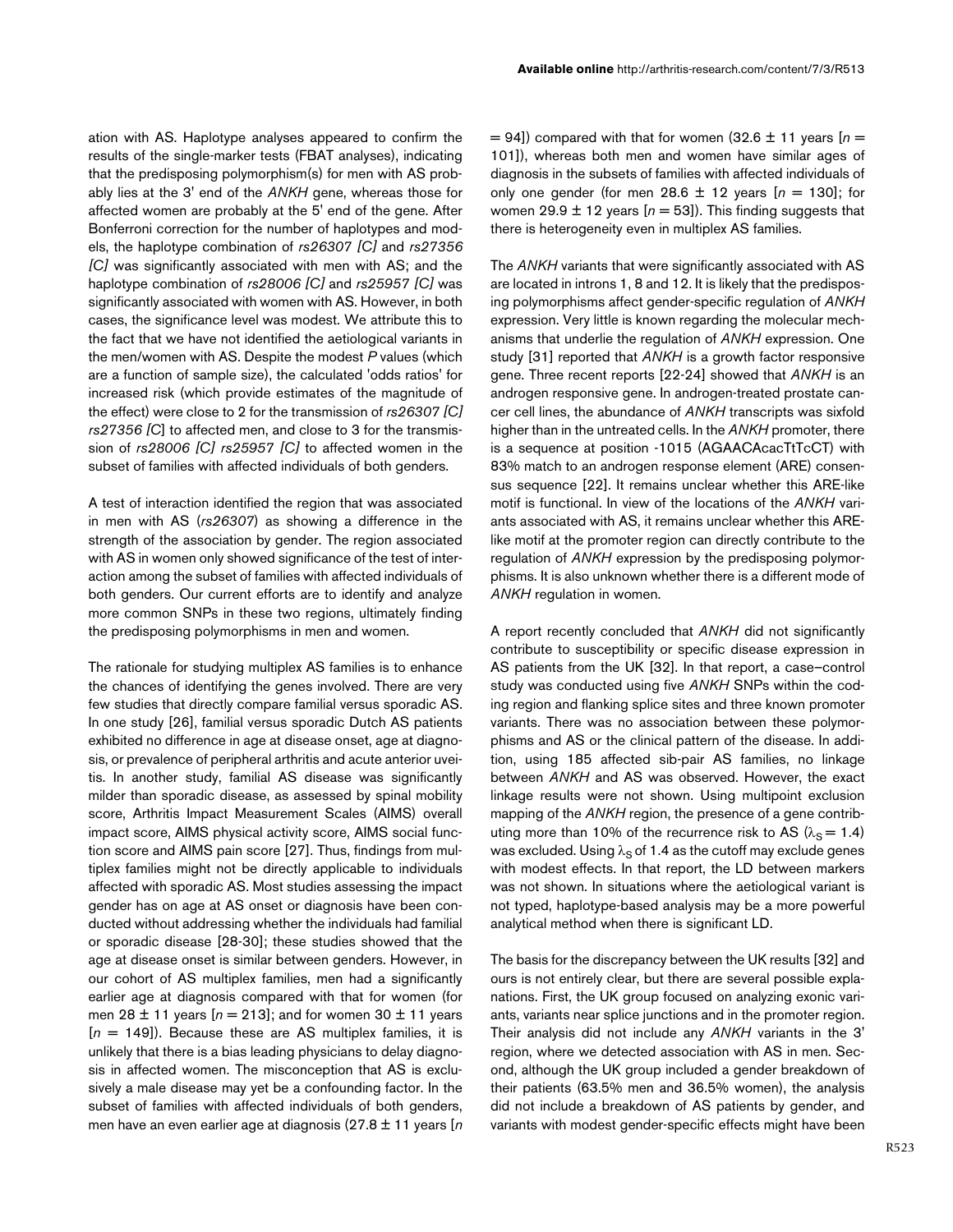

A summary of family-based association analyses (FBAT; additive model and biallelic tests). Each column in the charts represents the -log FBAT P value for each marker located at a distance relative to one another. *D5S1953* is positioned at 0 distance. Chart ALL shows analysis of 226 ankylosing spondylitis (AS) nuclear families with 894 persons. Chart Women shows analysis of 127 AS families with 184 affected women. Chart Men shows analysis of 168 AS families with 282 affected men.

missed. Third, it is possible that there are some intrinsic differences between the two populations (UK versus North American). Genome-wide linkage scans performed in the two groups revealed some similar susceptibility regions, such as on chromosomes 6p (the MHC), 5q and 10q [5,6]. However, the linkage identified on chromosome 11q23 in the North American Spondylitis Consortium families was not seen in the UK study. In addition, the linkage identified on chromosome 2q in the UK study was not seen in the North American Spondylitis Consortium study. The intrinsic differences could reflect clinical differences in the patient population recruited, or they could be due to population-specific mechanisms of genetic susceptibility. Finally, because both groups analyzed about 200 AS families, there might not be sufficient power to detect genes with 'small effects' consistently, leading to discrepancies between results.

In our cohort of North American multiplex AS families, the age at diagnosis was significantly younger in men than in women. However, FBAT analyses using the offset option (-o; an option which works for both quantitative and qualitative traits) did not show any significant association of age at diagnosis in the men or women with AS, even in subsets of families, using the *ANKH* markers (data not shown), suggesting that *ANKH* variants are responsible for disease susceptibility. Our finding of gender-specific polymorphisms in the *ANKH* gene conferring

differential susceptibility to AS might shed light on the biological basis of these clinical observations.

In view of the difficulty in locating susceptibility loci with modest effects in recent genome-wide linkage studies conducted in AS families, it will be of interest to assess whether gender subsetting in the analyses of genome-wide linkage studies might yield further insights into the genetic basis of rheumatic diseases, many of which have a strong gender predilection.

## **Conclusion**

Taken together, our findings showed that, after Bonferroni correction, two intronic markers at the 3' end of the *ANKH* gene were significantly associated with AS only in affected men, and two intronic markers at the 5' end of the *ANKH* gene were significantly associated with AS only in affected women. This may partly account for the gender difference in the prevalence of AS.

## **Competing interests**

The author(s) declare that they have no competing interests.

## **Authors' contributions**

HWT conducted all of the genotyping and analyzed the data. RDI conceived the study, provided some of the patients' blood/cells for extracting DNA and reviewed the manuscript.

#### **Figure 3**